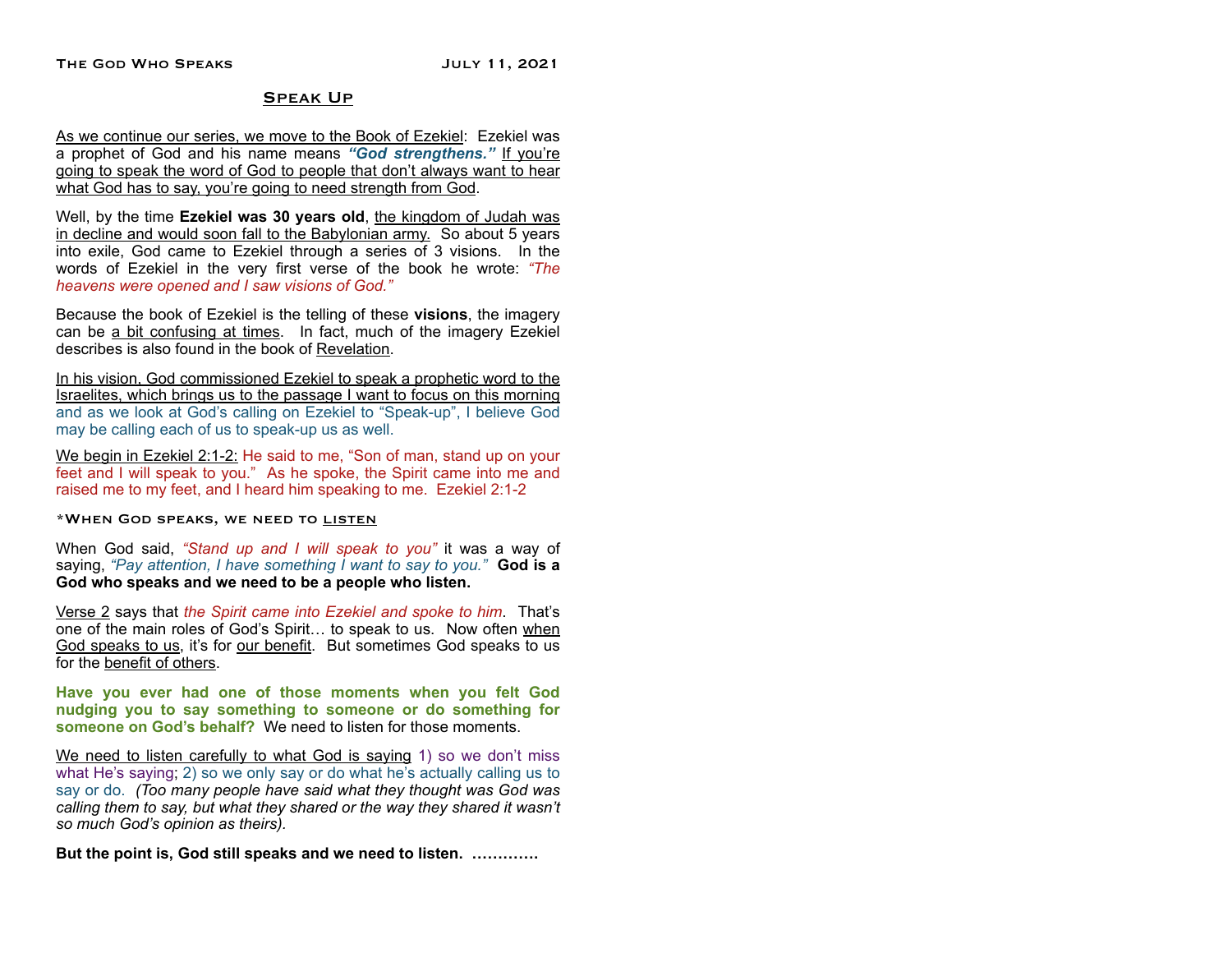He said: "Son of man, I am sending you to the Israelites, to a rebellious nation that has rebelled against me; they and their ancestors have been in revolt against me to this very day. The people to whom I am sending you are obstinate and stubborn. Say to them, 'This is what the Sovereign Lord says.' And whether they listen or fail to listen—for they are a rebellious people—they will know that a prophet has been among them. **Ezekiel 2:3-5**

\*Sometimes God calls us to speak to rebellious people

Over and over in His words to Ezekiel, God calls His people rebellious and rebellious people don't want to listen and they don't want to change. And sometimes, even God's people can be stubborn and rebellious as we struggle with sin that has become strongholds in our lives.

**Rebellious people can be a tough audience. As someone who has been called to speak the words of God on a weekly basis**, I can tell you that it's fun to speak the words of God to people who are hungry for the word of God, but trying to speak the words of God to people that are disinterested or rebellious can be frustrating.

It's easy to think, *"Why bother?"* **But God loves people, even rebellious people and just as God never gives up on us, He doesn't give up on rebellious people either.**

Ezekiel was told that he *must speak God's words to them*. **So what were God's words for a rebellious people?** They were **words** of anger & sadness over sin; words calling people to repent and return to God, and words of hope and restoration. **The same words God is calling us to speak to those living in rebellion.** 

# **Note: Sin vs Sins (always address sin first)**

**So who in your life seems hardened toward the voice of God?** What might God be calling you to say or do in order to bring that person into fellowship with God?

……………………………

And you, son of man, do not be afraid of them or their words. Do not be afraid, though briers and thorns are all around you and you live among scorpions. Do not be afraid of what they say or be terrified by them, though they are a rebellious people. You must speak my words to them, whether they listen or fail to listen, for they are rebellious. **Ezekiel 2:6-7**

\*We can't allow fear to keep us from speaking-up

Do not be afraid of what they say or be terrified by them

**The greatest obstacle when it comes to saying what God wants us to say is fear**: fear of how they'll respond or if they'll respond; fear of being judged or the people we talk to feeling judged by us; fear of not knowing how to answer their questions; fear of an awkward moment or how that conversation might change our relationship with them. The list of fears goes on and on.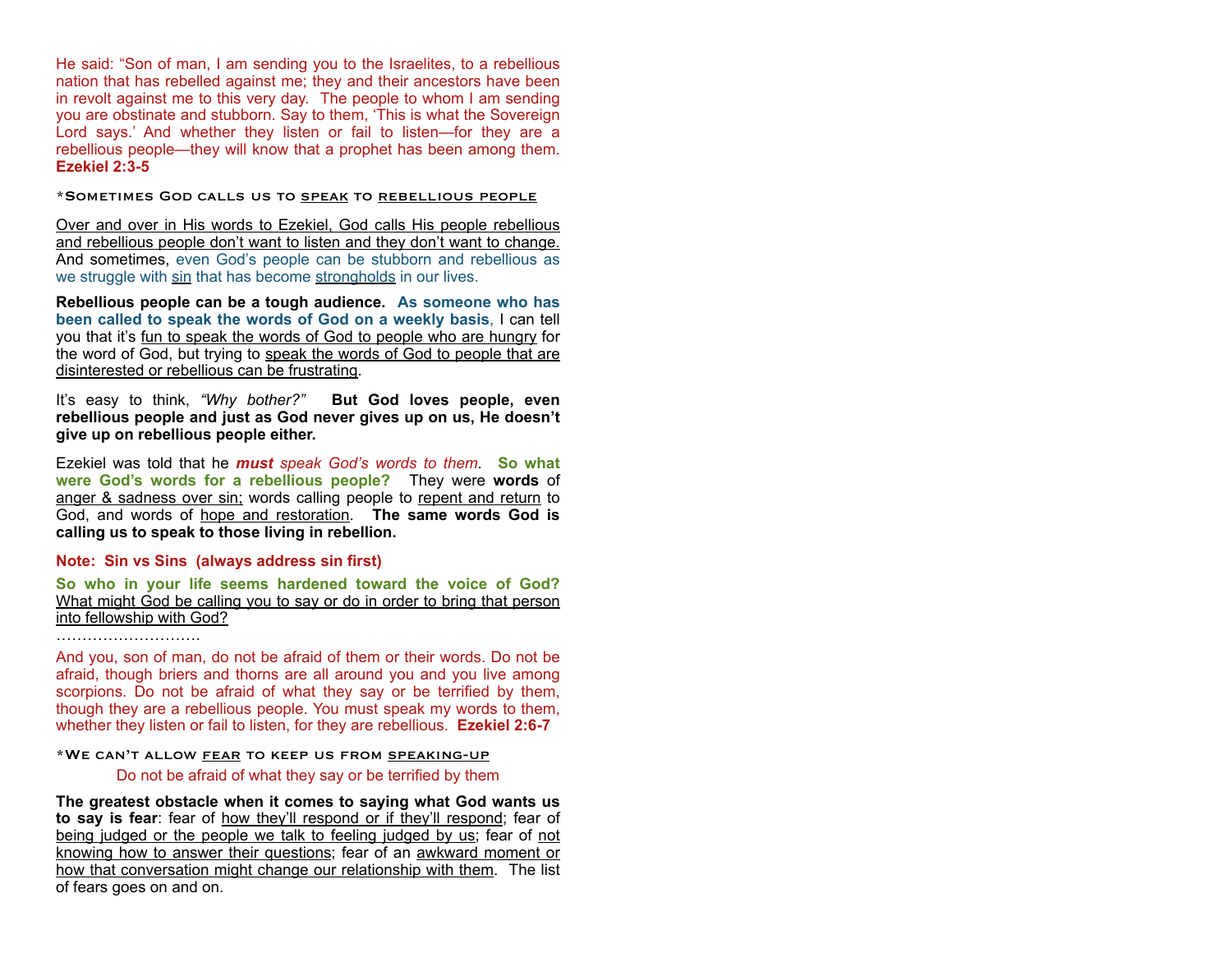And **fear might not cause us to be completely silent, but it may lead to watering down the words of God to make them more palatable**. How many people and churches have changed their perspective on everything from salvation in Christ alone to Biblical ethics because they don't want to be seen as narrow or judgmental? **But when it comes to speaking-up, we need to be more concerned with what God thinks than what the world thinks.** 

To speak the words of God in a **culture** that believes all paths lead to God or a culture that doesn't want to hear that what they're doing might not be God's will **isn't very popular.** To speak-up **opens the door to all kinds of criticism**. But **there's too much at stake to remain silent.** 

**But if you see someone walking in the middle of the street and a car was quickly approaching behind them, would you say anything?**  Let's hope so. And ignoring God is an accident that has eternal consequences so we need to speak-up**.** 

\*REGARDLESS OF RESULTS, WE NEED TO BE OBEDIENT TO THE SPIRIT'S LEADING

You must speak my words to them, whether they listen or fail to listen… Ezekiel 2:7

**Ezekiel had a tough audience and God made no promises that they would listen to him.** I'd rather be like the prophet **Samuel** who we read that *"The Lord was with him, and did let none of his words fall to the ground."* But God was with Ezekiel just as He was with Samuel, even if he didn't get the same results.

When we speak the words of God, some will listen and others will not; but regardless of their response, when God says, "Speak-up," we need to be speak-up. I'm not saying there aren't times when we need to shake the dust off our feet and move on, but we need to move on when God says, "Move on" and not just because we don't see progress.

Look at how accountable Ezekiel was for speaking-up in Ezekiel 33:7-9: Son of man, I have made you a watchman for the people of Israel; so hear the word I speak and give them warning from me. When I say to the wicked, 'You wicked person, you will surely die,' and you do not speak out to dissuade them from their ways, that wicked person will die for their sin, and I will hold you accountable for their blood. But if you do warn the wicked person to turn from their ways and they do not do so, they will die for their sin, though you yourself will be saved.

Just as Ezekiel was accountable for whether or not he spoke when God called him to speak, so are we. **Trying to speak the word of God into the lives of people who are hard-hearted and rebellious can be discouraging, but we can't let results dictate our obedience.** 

Let's pick-up in Ezekiel 2:8: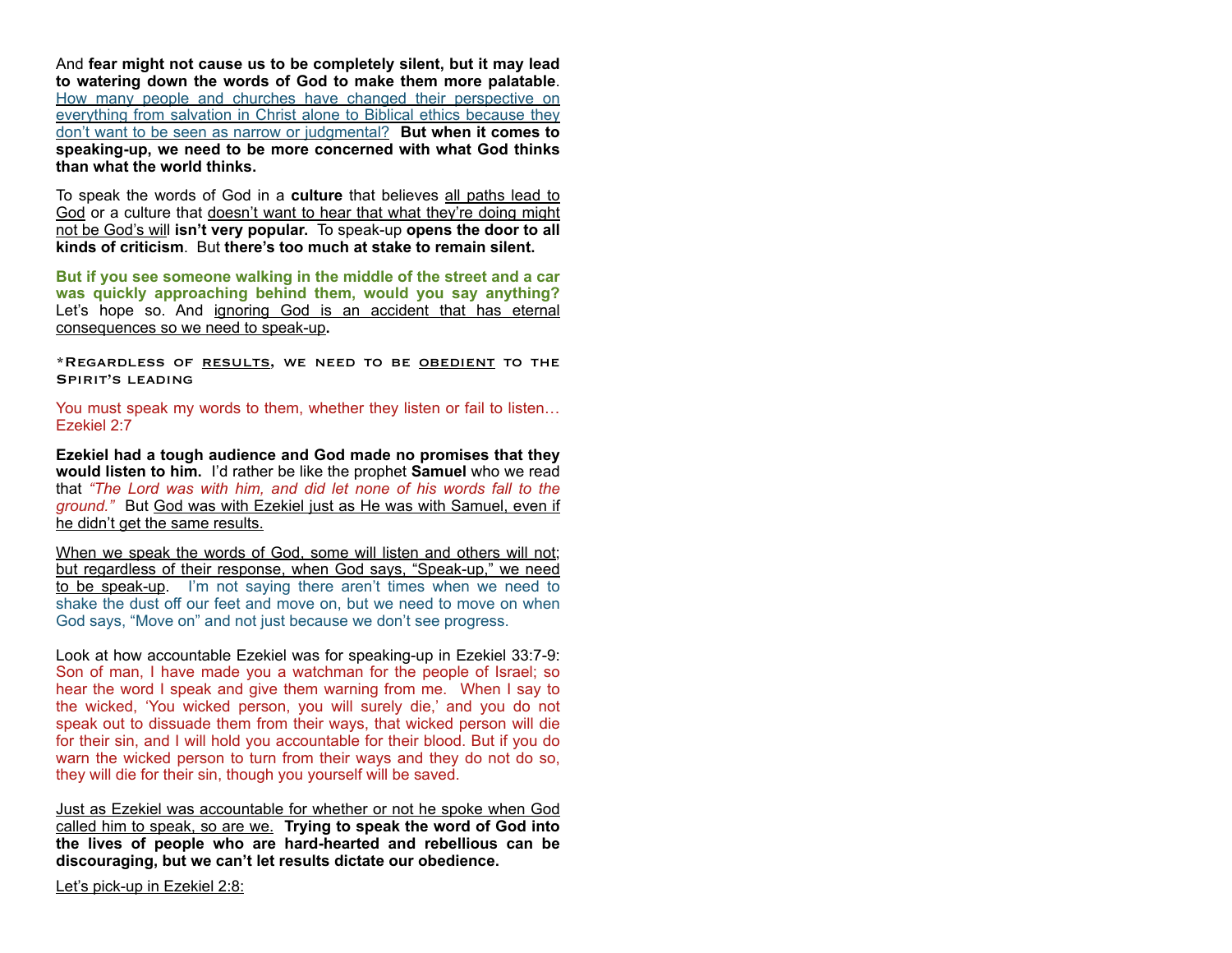Listen to what I say to you. Do not rebel like that rebellious people; open your mouth and eat what I give you." Then I looked, and I saw a hand stretched out to me. In it was a scroll, which he unrolled before me. On both sides of it were written words of lament and mourning and woe. And he said to me, "Son of man, eat what is before you, eat this scroll; then go and speak to the people of Israel." So I opened my mouth, and he gave me the scroll to eat. Then he said to me, "Son of man, eat this scroll I am giving you and fill your stomach with it." So I ate it, and it tasted as sweet as honey in my mouth. Ezekiel 2:8-10; 3:1-3

\*Before we speak the words of God, we must feel the heart of God

Before Ezekiel could go and speak the words of God, he needed to eat the scroll of God which contained words of *lament, mourning and woe.*

While the book of **Lamentations** was predominately God's people expressing deep sadness over their circumstances, **they were not alone in their lamenting. Scripture is filled with many examples of God lamenting when His people disregard and disobey Him.** 

\*Worth noting: *"words on both sides of the scroll"* In those days, scrolls typically were only written on one side, but to give us an idea as to the magnitude of lamenting & mourning that was taking place, it could not be expressed with only one side of the scroll.

**So before Ezekiel went to rebellious people on God's behalf, God wanted to make sure that Ezekiel was in touch with the heart of God.** He needed to feel the sadness and anger that God feels when His people are disobedient and he needed to feel the love & compassion God feels even toward those same people.

**If we're going to speak on God's behalf, we better make sure we're**  aligned with the heart of God. Too much damage has been done by people who spoke God's truth, but they lacked the heart of God. And as a result, they did more damage than good.

**If we're going to do more than make statements and actually influence on others, we need to be deeply in touch with the heart of God and this must shape not only what we say but how we say it.** 

Let's continue in Ezekiel 3:4: He then said to me: "Son of man, go now to the people of Israel and speak my words to them. Ezekiel 3:4

\*When God calls us to go and tell, we must not delay

**The great commission has always been about going and telling** and that's what God tells Ezekiel to do. And **notice when God tells Ezekiel to go, God says,** *"Go now."*

**If fear is the greatest obstacle to speaking the words of God, delay is often how we deal with our fears.**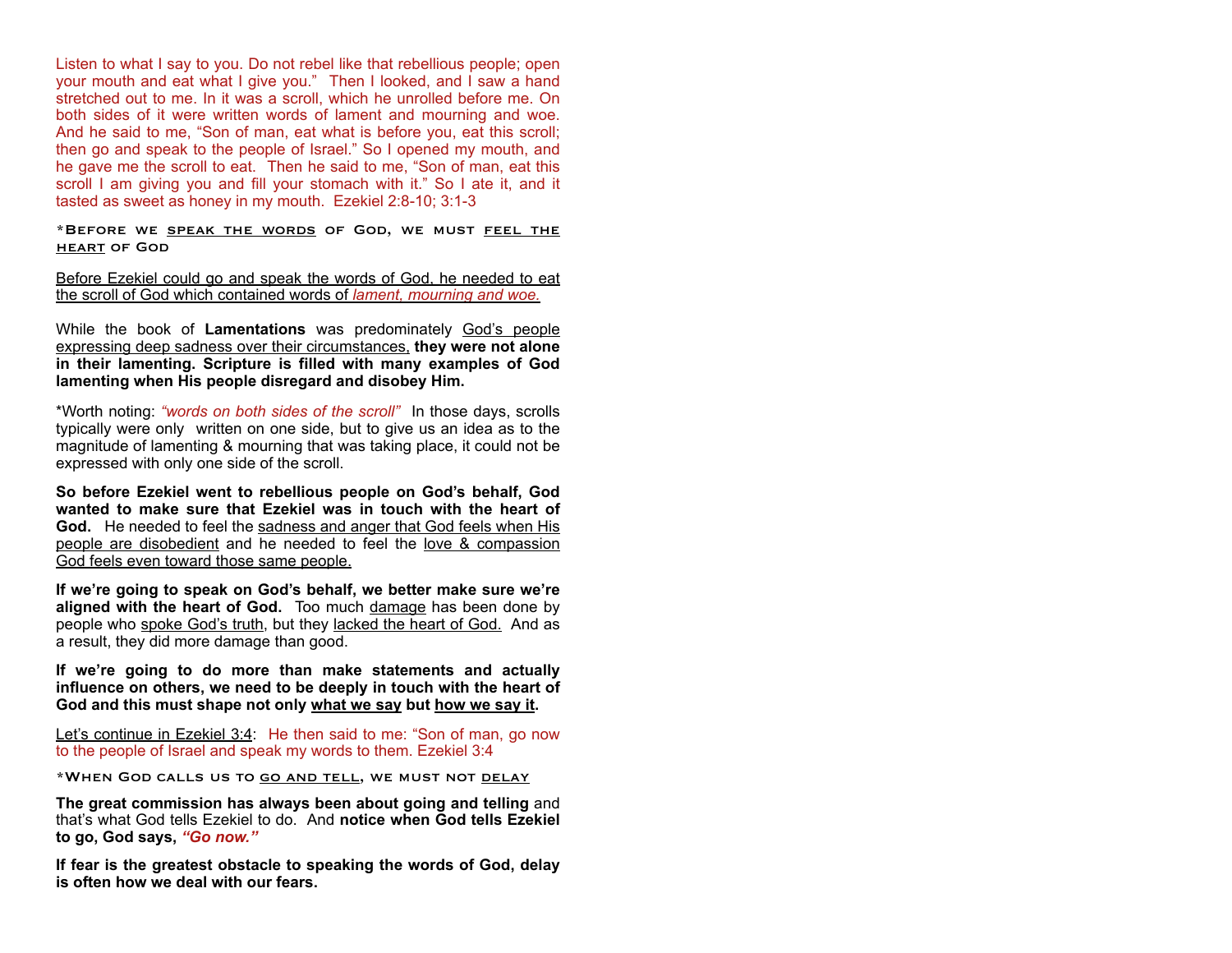**I understand the importance of timing and when it comes to speaking the words of God into other people's lives.** We really do need to pray for wisdom and discernment when it comes to the timing of what we say. **But we also need to realize that delay can be a form of disobedience.** And if God has called us to "Go and tell" then we need to be careful about dragging our feet.

Let's continue with Ezekiel 3:5-7: You are not being sent to a people of obscure speech and strange language, but to the people of Israel— not to many peoples of obscure speech and strange language, whose words you cannot understand. Surely if I had sent you to them, they would have listened to you. But the people of Israel are not willing to listen to you because they are not willing to listen to me, for all the Israelites are hardened and obstinate.

#### \*Sometimes the issue isn't our hearing, it's our hearts

The problem with Ezekiel's audience wasn't that they couldn't understand what he said, it's that they didn't want to hear what he was saying. Remember, God didn't call His people *"ignorant,"* He called them *rebellious*. It's one thing to not know the truth, it's another thing to ignore the truth

Someone said, *"the part of the Bible I have the most trouble with isn't what I don't understand, it's what I do understand and don't want to do."* 

**If you've much time in God's word, you know certain things are contrary to God's will. But how many times do we ignore the voice of God anyway?** 

In the book of Ezekiel, we find the word *"heart"* 29 times. If we truly have a tender heart toward God, we will listen to and obey the voice of God.

### Let's wrap this up with Ezekiel 3:8-9:

"But I will make you as unyielding and hardened as they are. I will make your forehead like the hardest stone, harder than flint. Do not be afraid of them or terrified by them, though they are a rebellious people."

\*If we're going to speak the words of God, we must be resilient

The word "*Resilient"* comes from the latin word meaning to *"leap back."*  It's the ability to leap back when things don't go acceding to plan.

**Because they were "hard-hearted", Ezekiel needed to be "hardheaded."** The mission God was giving him would be difficult, but there was too much at stake to give-up when his listeners wouldn't listen.

**Example: Selling the LA Times in SD vs. Call to ministry**  What keeps me going: God's calling & Too much at stake to quit

### **Closing: \*Turn to God and away from rebellious ways \*Listen more & speak when God says speak**